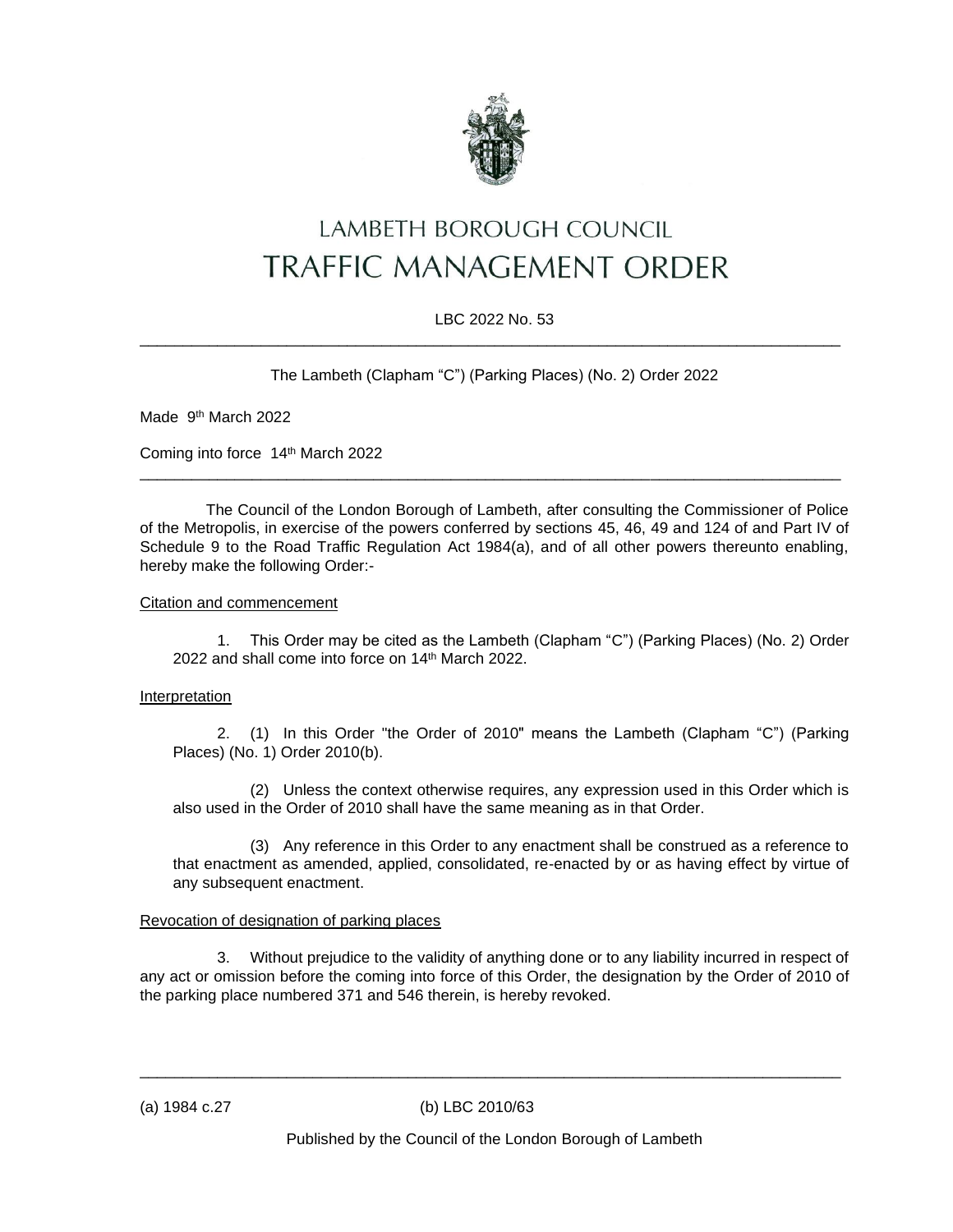#### Designation of parking places and application of the Order of 2010 thereto

4. (1) Each area on a highway comprising the length of carriageway of a street specified in column 2 of Schedule 1 or 2 to this Order and bounded on one side of that length by the edge of the carriageway and on the other sides by a white line marking is designated as a parking place.

(2) The reference in this Article to a white line marking shall be construed as a reference to the white line marking (either broken or continuous) provided for in Schedule 7 to the Traffic Signs Regulations and General Directions 2016(a) or, if applicable, authorised by the Secretary of State by virtue of section 64 of the Road Traffic Regulation Act 1984.

(3) The provisions of the Order of 2010 (other than Articles 3, 16 and 41) shall apply to the areas designated as parking places by this Order as if in those provisions any reference to a parking place included a reference an area designated as a parking place by this Order and as if any reference to Schedule 12 to the Order of 2010 included a reference to the Schedule to this Order.

#### Placing of traffic signs, etc.

- 5. The Council shall:-
	- (a) place and maintain traffic signs indicating the limits of each parking place referred to in Schedule 1 or 2 to this Order;
	- (b) place and maintain in or in the vicinity of each parking place referred to in the Schedule to this Order traffic signs indicating that such parking place may be used during the permitted hours for the leaving only of the vehicles specified in Article 4(3) and 4(6) of the Order of 2010 respectively;
	- (c) carry out such other work as is reasonably required for the purposes of the satisfactory operation of each parking place referred to in the Schedule to this Order.

Dated this ninth day of March 2022.

Ben Stevens Highways Network Manager

(a) S.I. 2016/362

\_\_\_\_\_\_\_\_\_\_\_\_\_\_\_\_\_\_\_\_\_\_\_\_\_\_\_\_\_\_\_\_\_\_\_\_\_\_\_\_\_\_\_\_\_\_\_\_\_\_\_\_\_\_\_\_\_\_\_\_\_\_\_\_\_\_\_\_\_\_\_\_\_\_\_\_\_\_\_\_\_